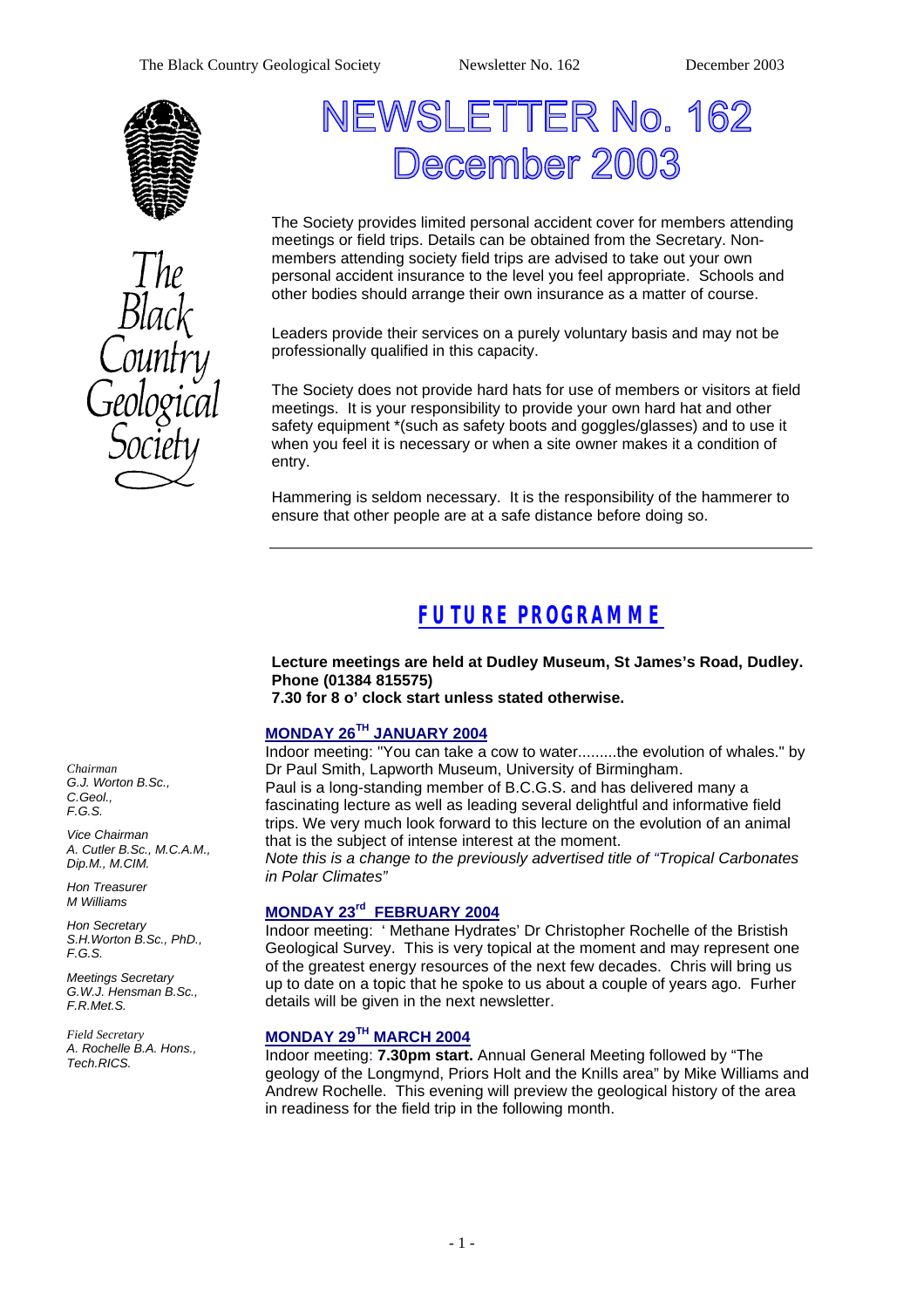#### **SATURDAY 24TH APRIL 2004**

Field Trip: "The geology of the Longmynd, Priors Holt and the Knills area" led by Mike Williams and Andrew Rochelle.

This trip will look at the exotic landscape of the Pre-Cambrian created by the sedimentary and pyroclastic rocks of the district and will conclude with a visit to the Silurian shoreline exposed at the southern end of the Longmynd. Further details to follow.

#### **SATURDAY 15TH MAY 2004**

Field Trip "The glacial and post glacial features of Eastern Shropshire" led by Andrew Rochelle. This will be a visit to the special natural heritage of the Aqualate area. The trip will particularly examine the ice sheet debris in East Shropshire and West Staffordshire and is timed to see the woodlands at their best. Come and see the bluebells.

#### **JULY 2004 provisional - date tbc**

Field Trip: "Journey into the heart of a geosyncline' Led by Mike Williams

This trip will take in the scenery and geomorphology of the Elan Valley, into the upper Yswyth valley and across Parsons Gorge to look at fossiliferous rocks and finishing in the turbidite sequences around Aberystwyth. More details to follow in due course.

# *EDITORIAL*

Getting youngsters involved in geology is often a problem, and we are always pleased when students come to our own meetings. However, it is the pre-teen age group that is often most enthusiastic and receptive. They are introduced to some basic properties of rocks at primary school, and the vast array of children's books on topics such as dinosaurs, volcanoes and Earth history is evidence that there is a definite interest market there.

Many of us may have children, grand children, nieces and nephews in this age group, and although by the time you read this it may be too late for Christmas presents, you could enrol them in an organisation specifically designed to foster young people's interest in geology. *ROCKWATCH* is a nationwide club for young geologists, run by the **Geologists' Association.**  One of its main activities is to organise a large number of field days in various parts of the country, run by geologists who are experienced in teaching young people, indeed many of them are teachers. These field days are usually wonderful fossil and mineral collecting expeditions, but the really good thing for you and I, is that it is required that the child is accompanied by their parent, guardian, or even grandparent, aunt or uncle! One of the great positives about *ROCKWATCH* is that the adult is enthused as much as the youngster.

Members also get a magazine three times a year, can take part in competitions, visits to museums, indeed anything that might interest a young geologist. Individual membership for a child under 16 is £10, or for a family it is £15. On joining, the youngster receives a 'Rox file' with hints and information, a *ROCKWATCH* badge, coloured geological mini-map, a grain card, magnifier and fact cards. A super present for anyone keen on geology. It is possible to join on-line at www.rockwatch.org.uk or you can write to:Geraldine Marshall,Rockwatch at the GABurlington HouseLondon W1J 0DU

#### **If you are interested in geology then Rockwatch is the club for you!**



Image courtesy of the Rockwatch website ref www.rockwatch.org.uk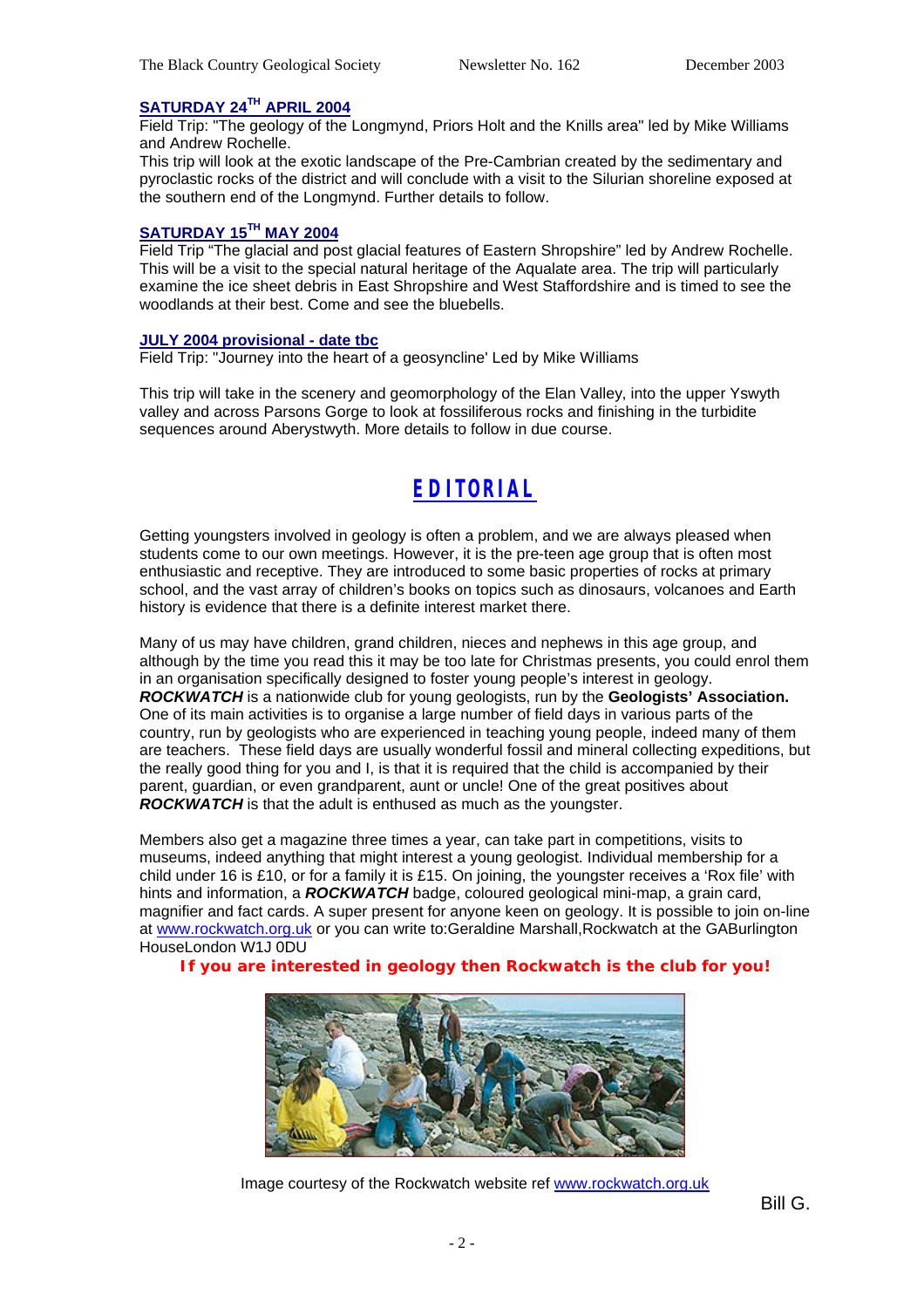# *REPORTS*

### **MONDAY 27TH OCTOBER 2003**

Evening lecture: a Volcanic eruption and outburst under Mýrdalsjökull, Southern Iceland, 1999. By Dr. Andrew Russell, School of Earth Sciences, University of Keele.

This evening's lecture took us to the glorious land of Iceland, to massive volcanically induced glacial floods or "jökulhlaups". *(NB. Page references are to that excellent book, "Classic Geology in Europe 3: Iceland" by T Thardarson and A Hoskuldsson.)*

Iceland, situated in the North Atlantic just below the Arctic Circle, sits on the Mid Atlantic Ridge (M.A.R.), and also over a hot spot or Mantle Plume, which raised this section of the M.A.R. to the surface – the only place in the world where the ocean rift systems can be openly studied without diving.

During the past history of the Ice Ages, Tertiary-born Iceland experienced alternate periods of full glaciation and warmer land exposure where vegetation and ocean fauna flourished. Heavy weathering and erosion gave rise to extensive alluvial deposits, and some of these sedimentary rocks contain fossils. Ice-age meltwater from glaciers has caused extensive freshwater currents in the past, penetrating far into the surrounding ocean and even deflecting the Gulf Stream at times. pp*.43-47* But the major earth-forming events in Iceland are the volcanism due to the M.A.R. rift zones combined with Mantle Plume activity. *pp.8-14…*

The major rift zones extend in two lines or volcanic zones SW to NE, through Reykjanes and Westmann Isles, which are joined by two transverse fracture zones north and south, before turning northwards under Vatnajökull towards the Krafla-Mývatn volcanic zone.

The Mantle Plume is centred under Vatnajökull, but at 200 to 300kms wide it's hard to say exactly where the centre is. Volcano Kverkfjöll, north of Grímsvötn, it is said.

Many of Iceland's volcanoes erupt from the land surface, either as central volcanoes or fissure systems: but in times of heavy glaciation that didn't stop them – they carried right on underneath, giving rise to some now visible spectacular formations of palagonite tuffs, e.g. Heimaklettur, Heimaey; and table mountains e.g. Heróubreió, north of Vatnajökull. When these subglacials erupt, melting thousands of tonnes/cubic metres per second, this massive melt eventually forges its escape route in catastrophic floods of water, mud, tephra, boulders and ice blocks the size of houses, called "jökulhlaups" (a gorgeous Icelandic word – lahars with interest!). These travel many kms down mountain slopes and valleys, eventually exhausting onto extensive rubble plains called sandur, and even on into the ocean beyond. These have extended Iceland's southern coastline in many hundreds of kms<sup>2</sup> of fertile  $-$  but unstable  $-$  farmland.

Dr Russell spoke about especially one such sub glacial volcanic system, the glacier Mýrdalsjökull, Iceland's southernmost glacier, with its resident volcano, Katla, whose name means the Witch. *pp.103-106.* Katla is the second largest and most active volcano after Grímsvötn (which is under Vatnajökull), and the two volcanoes are joined by the mighty fissure systems of Eldgjá and Laki. Study of soil tephrachronology reveals over 100 eruptions during the last 10,000 years. The largest known was in 10,600BC, emitting 10km<sup>3</sup> of felsic magma, pyroclastic flows, and airborne tephra reaching Scandinavia and northern Europe. In those days Iceland had a special export – tephra!

There were other eruptions in 1720 and 1859, but the most recent eruption was in 1918, when it ejected  $\cdot$ 3km $^3$  of magma giving rise to  $\cdot$ 7km $^3$  of tephra, and jökulhaup volumes of 3-5km $^3$  at peak discharge velocity of 200,000m<sup>3</sup>/second. Most of this flooded out southeast of Mýrdalsjökull, forming the massive Mýrdalssandur Plain with its many drainage rivers. *pp.105* Other impressive eruptions and jökulhlaups are from Grimsvötn/Gjálp in 1996 over

Skeiõarársandur; and further back in time, Laki 1783, Öraefajökull 1362 and Eldgjá 934. All have left their mark in monumental fashion. *pp.107-117*

A lot of these features can be seen in stunning clarity on satellite photos (which can be visited on NASA websites.)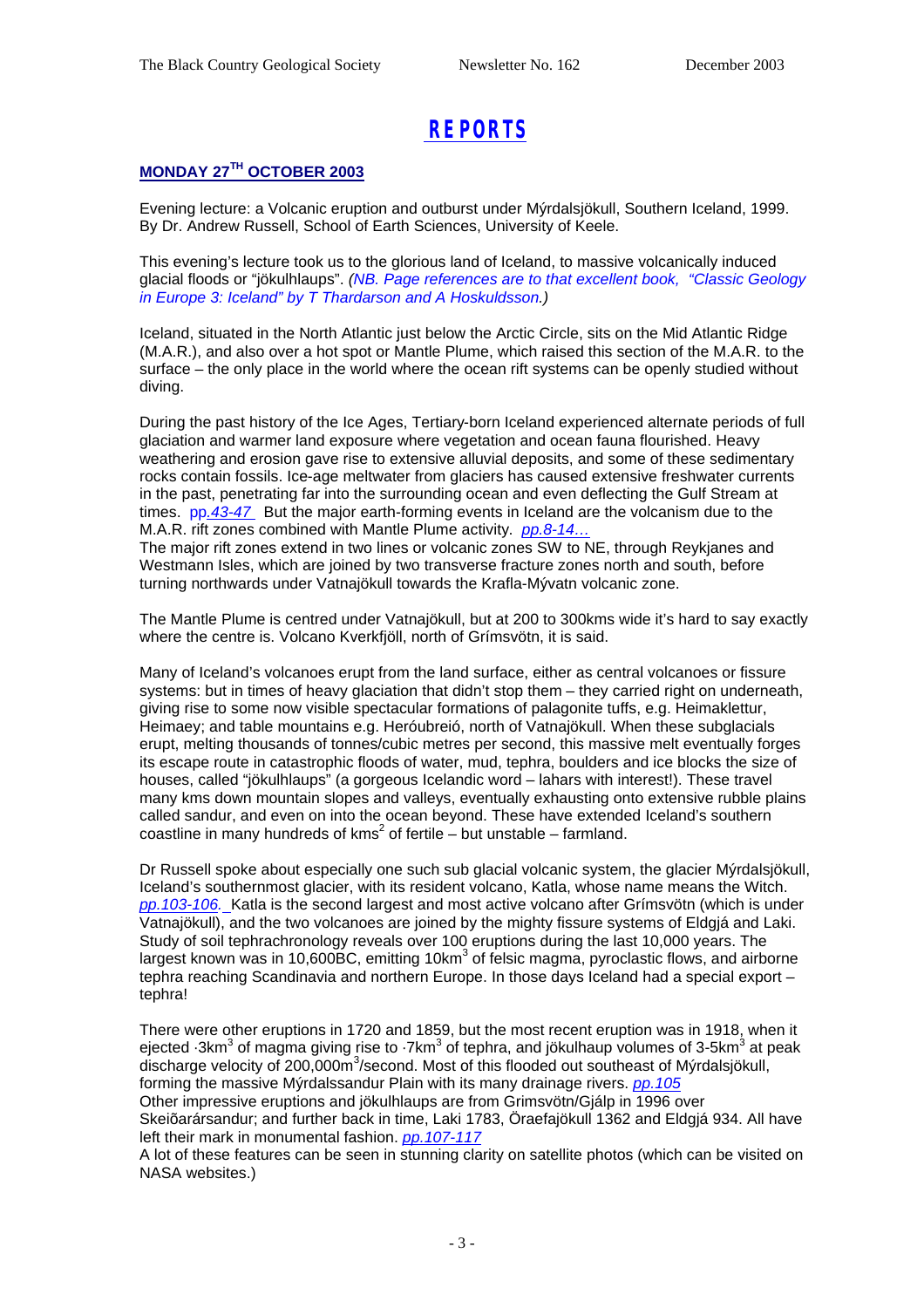When Katla erupted in July 1999 it gave opportunity for some study; documented by Icelandic volcanologist Sigurõur Pórarinsson. Katla has a large ice-filled summit caldera of 100km<sup>2</sup>, which contains several "cauldron" depressions or hot spots, and a fissure, the Kötlugjá. The eruption caused the resultant jökulhaup to flood down via the glacial tongue Sólheimajökull, partly lifting and "floating" the glacier as it poured down, melting the ice and swelling the regular glacial stream beneath it. Its volume reached 1600m<sup>3</sup>/sec in half an hour, and peaked at 5000m<sup>3</sup>/sec by the road bridge.

There was a compound flood pattern as various debris-dammed lake basins on the NW side of Sólheimajökull filled to capacity, only to release their head in turn as the main force subsided. Some of the flood also breached through crevasses in the glacier, exiting spectacularly down the main glacial flow. Debris including massive blocks and ice blocks had been carried on the powerful flow, to be dropped suddenly as the tumult changed course. The resulting alluvium shows little or no sorting until lower down towards the sandur outfall, but the sedimentary patterns here will soon be obliterated by the rains, leaving the sandur plain smooth once more.

Later photos of the area in March 2003 show the glacier now retreating, revealing much of the debris, the sub glacial caves and river tunnels, and the 150m wide cavern left by the lake basin Jökulsárgil's own surge current. They await another imminent eruption – Katla's magma chamber shows uplifting of 11cm/year since October 1999 and rumbles from below are increasing. In danger this time could be Pórsmörk valley and the river Markarfljót if the jökulaup turns westward – or even Vík in the south. These Katla hlaups are known to be even more devastating than the infamous Grímsvötn floods. A seismic register in Vík can announce a flood in 45 minutes! They are ever ready to close the southern roads at a moments notice.

The slides shown were of great interest to me as I was there in March this year with Chris Darmon's trip, exploring under some of the caves, and some of us climbed quite a way up on top, passing some hefty cracks as we went. We also saw a notice warning of Katla's growing restlessness. How risky were we?!

But all was quiet and brilliant sunshine on that day… Anang Ananda Shamo

#### **MONDAY 24TH NOVEMBER 2003**

Members' evening.

These evenings are always most enjoyable and informative, and this was no exception. The Museum is such a pleasant venue and once again wine with a small buffet was much appreciated. In expectation of a full evening it was decided to start early at 7:30pm. However, the society's projector had other ideas, as it has developed an appetite for the old cardboard slides. It will willingly accept them but refuses to project them. So there was a bit of a delay while Gordon set up another projector, but this did save the embarrassment of those members who had not realised that we were starting earlier anyway!

The first part of the evening had an Icelandic theme, and was called 'Viking visions'. This wonderful island is a must for geologists, and the combination of ice sheets and volcanoes is a potent brew for spectacular features. There is no need to go into any more detail as Ananda's splendid report above gives a real feel to the island.

Gordon Hensman gave an interesting view of travelling to Iceland by showing us pictures of the south coast when approaching by ferry. As he told us, it is what the Vikings would have seen, and as most of us would now travel by air, the shots from sea level adds to the impressive scale of the landscape.

Alf Cole took us inland and in many cases on to the ice. His excellent slides homed in on the detail of the landscape, particularly around the margins of the ice. Ananda Shamo gave us a chance to look at some specimens of basalt and related products of the volcanoes. These were passed round, and it was interesting to note how the densities varied so much depending upon amount of gas in the eruption.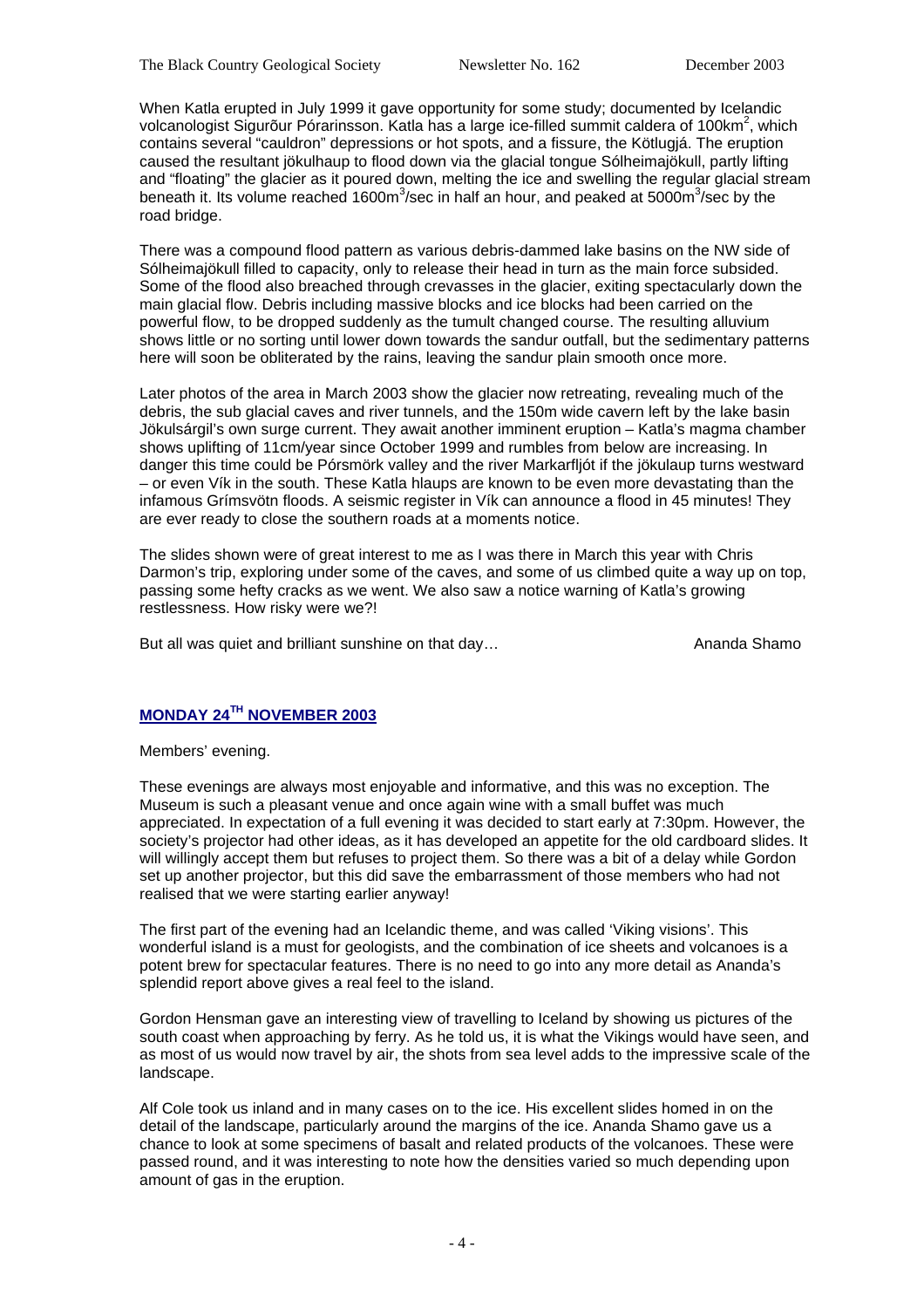Andrew Rochelle continued the highly illustrative theme, when he used his camera linked to a television screen to show us digital images of our 2003 field trips. As he pointed out, if you want good weather, come on a B.C.G.S. field day, and his pictures of Llangollen and the Aberystwyth coast were all to a background of blue skies. The Aberystwyth trip was particularly interesting, not only because of the spectacular scenery from the Silurian Aberystwyth Grits, but also because we used the excellent rail service from Wolverhampton to Aberystwyth; much more relaxing than driving the long distance.

Closer to home, Peter Parkes showed us his pictures of the Wren's Nest, and in particular the Seven Sisters Caverns. This important area continues to change, just 40 years ago you could walk across the complete cave entrance, and Peter had on show some very old sketches and photographs of that locality. That is not possible now, and as more limestone slips and collapses on the prominent bentonite layer in the formation, so it will continue to change. As Peter pointed out, there are not many pictures of this locality, and so his sequence was not only interesting, but extremely valuable historically, for which he deserves congratulation.

The lecture part of the evening was completed by Bill Groves who switched from slides to overheads. Bill gave us a fascinating review of how attitudes to teaching and examining earth science have changed over four decades. This took some of us back to our school days. We broke up at 10:30, but we were still not finished and Graham Worton gave us a quick glimpse of the new geological gallery that is under construction in the Museum, and it sounded very exiting.

Gordon said in his programme that his aim was for an 'informal evening', and he invited us to 'question, prod, needle and interrogate'. He succeeded and this was an excellent evening.

Bill Groves

### *CONSERVATION COLUMN*

### **Provisional Notice of the 7th UKRIGS Annual Conference**

For a little while I have been discussing the possibility of holding the  $7<sup>th</sup>$  annual RIGs conference in Dudley in 2004 with the UKRIGs executive. I am very happy to announce that further to more detailed discussions I can confirm that Dudley will be the venue in 2004. Provisional dates have been set as the 2nd 3rd and 4th September 2004.

I will provide more details in the next newsletter.

#### **Wrens Nest Update**

#### *Seven Sisters Siteworks*

There is no change at Wrens Nest. The works is still on hold while the bats take their rest for the winter. I will announce working party dates for the collecting side of things at the stockpile locations in the February newsletter.

#### *Wrens Nest NNR will be 50 years old in September 2006*

The Wrens Nest National Nature Reserve was the first of its kind to be declared in 1956 for its exceptional geology and palaeontology and remains as a testament to those people who recognised how special this site was and who had the vision and drive to secure its future.

In recognition of the importance of this to UK geological Cconservation, a small group of us have been putting our heads together in order to stage some fitting celebrations for the

The passing of these last 50 years have seen many changes at the site and also great changes in the perceptions about geological heritage, its protection and its use. Undoubtedly such changes will continue and the site will evolve, so perhaps now is a good time to reflect on a few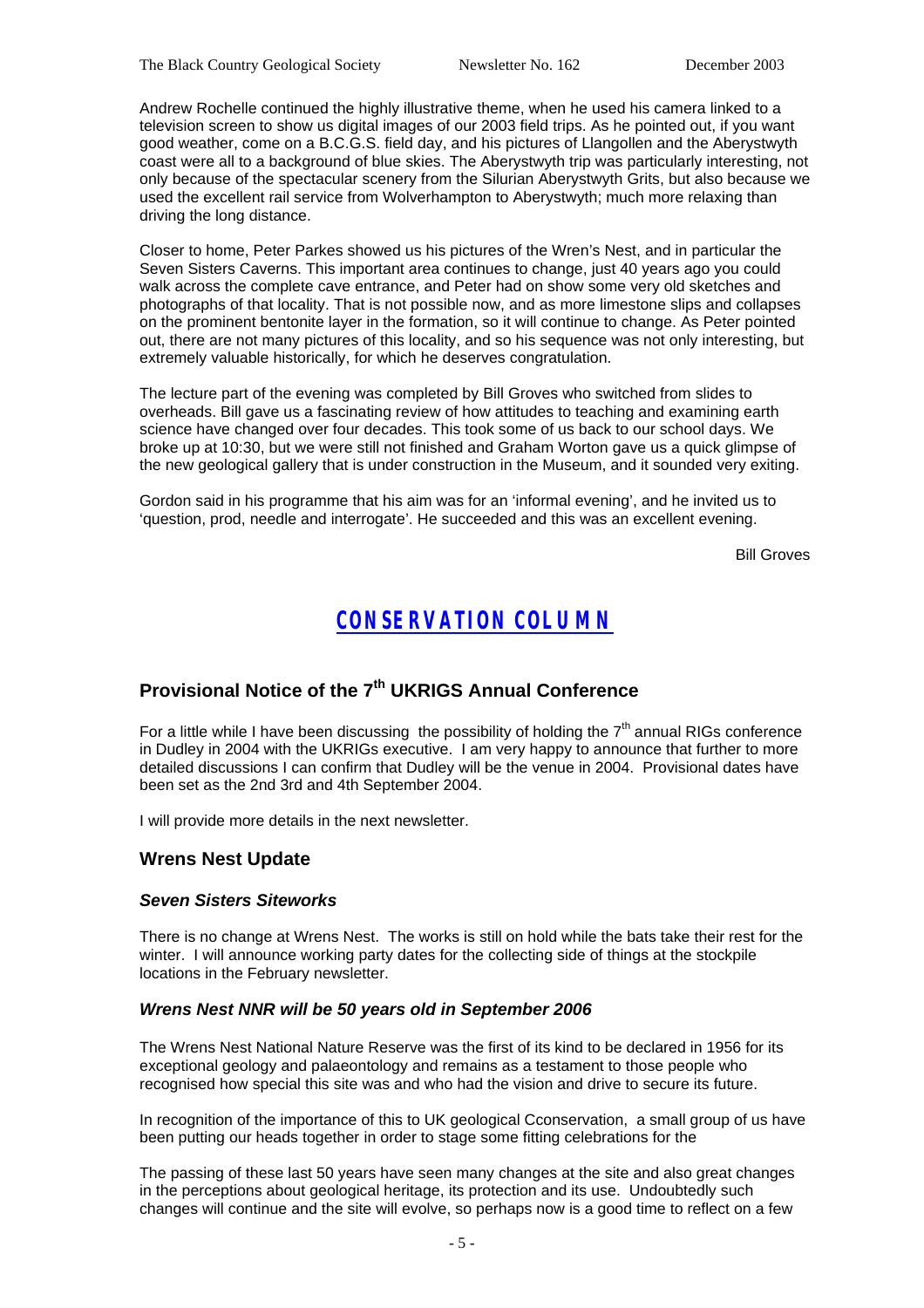things. This is the perfect opportunity for everyone to come together and review where were are now, in our time, with the science of these rocks, the management of such heritage in the urban setting and the human history that envelops the site and continues to write the future of the reserve and its surrounding communities. I don't think that we should wait for the next 50 years to elapse before we do this.

We have come up with a suite of ideas that we think would form the core celebrations and would make this a key event for looking forward for geological heritage.We think that we should do the following

- Geology Festival and Scientific conference and proceedings
- Geoconservation conference and Earth Science Teachers Conference also to run in the two weeks surrounding the anniversary
- Establish Community arts projects/ sculpture trail/ themed bridges etc on the reserve
- Have secured European Geopark Status and possibly havebuilt the trilobuilding visitor centre
- Produced a publication recording the history of the last 50 years, with particular emphasis on the community memories
- Possible complete and publish the Palass guide to the Fossils of the Much Wenlock Limestone of the UK
- Associated special exhibitions and events
- Special commemorative products (eg Wrens Nest anniversary beer!)

We have begun the process of wider consultation and grant application for some of the ideas above. We are currently visiting potential venues now and seeking further ideas, advice and support for the delivery of the celebratory events.

If you have any thoughts or would like to be involved in some way in any of the above as we progress towards the celebrations over the next three years **please get in touch**. This is something very special and we want this to be a fitting tribute for this wonderful heritage.

### **Brewins Bridge gets a facelift**

In recent months I have been discussing how best to interpret the exceptional geology in Brewins Bridge SSSI canal cutting at the side of the Dudley Number 2 canal at Netherton with English Nature and British Waterways. Thanks to the enthusiasm and support of English Natures officers working with the facelift fund we will be establishing an interpretive panel on site in the new year We also hope to carryout some site management works as well to return the cutting to top form. The site being long and thin with features at both ends poses its own set of challenges to us and I will explain a bit more about this in the next newsletter. As one of our most important educational sites and potential geotourism resources we are it has been a project that we have wanted to sort out for many years, so our thanks go to all those involved for their initiative and support in making this happen.

### **Dudley Museum Update –** *Exhibitions*

#### *The New Permanent Geology gallery*

The new geology gallery has a name**.** It will be called '*UnEarthed*'' – the most popular choice of those who responded. We now have electrics, a floor, walls and cases in position with a rapidly evolving interpretive plan and educational resources. The opening date of the new gallery is set at  $14<sup>th</sup>$  February 2004 (a valentines day opening for this personal labour of love!) The  $14<sup>th</sup>$  is the Saturday which starts the half term week. I have arranged a couple of activities for the week to celebrate this longawaited event.



*Fig. 2 The state of the gallery today, now fully in the process of transformation into 'Unearthed'*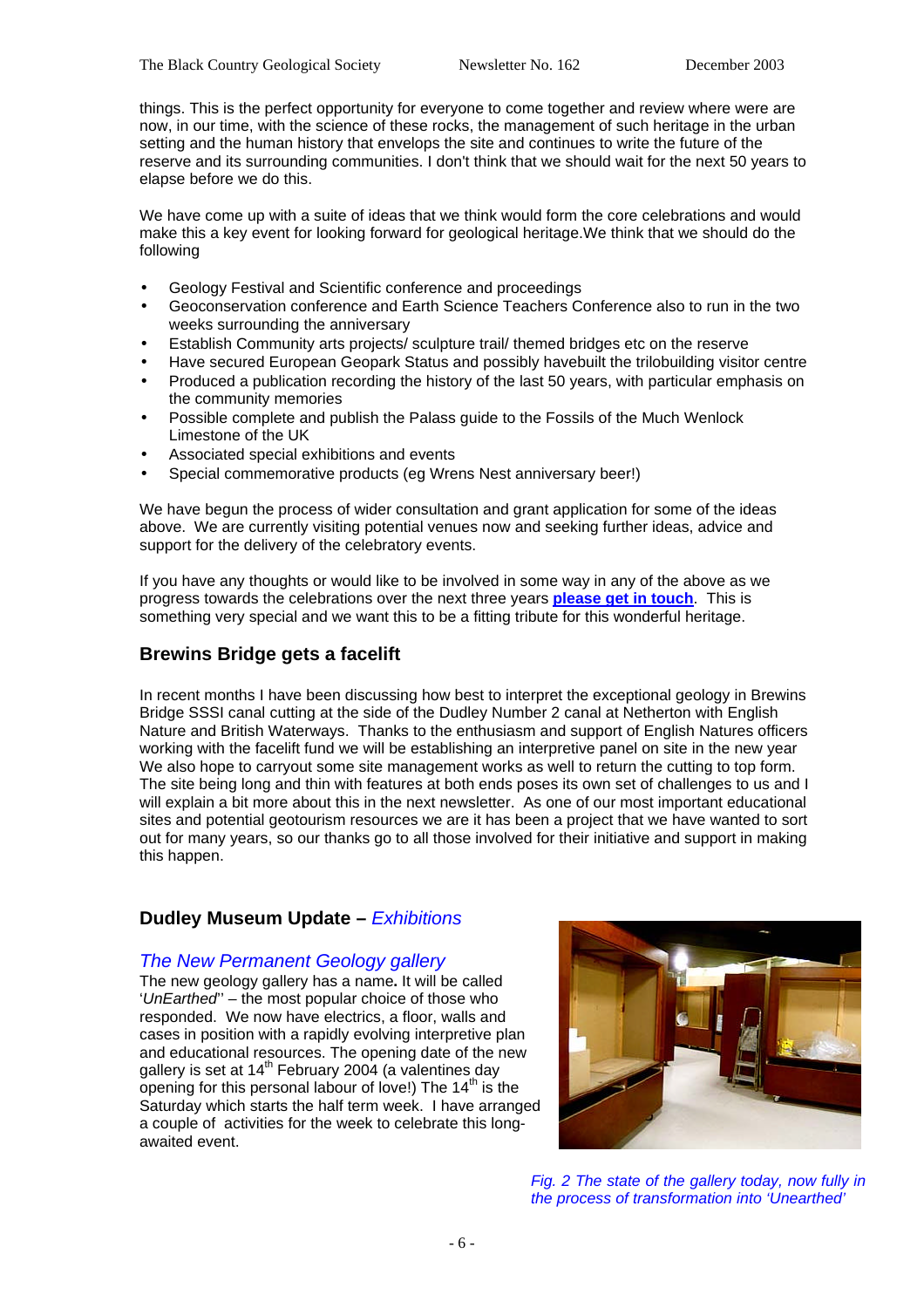We are staging some 'fossil magic' for young families to come and make a fossil cast on Tuesday  $17<sup>th</sup>$  of February between 11am and 2pm. On Thursday the 19<sup>th</sup> Feb I will be doing a morning of rock and fossil identifications and quided tours of the new gallery and On Friday the 20<sup>th</sup> Feb I'll be running an 'Over and Under Dudley' trip with the Dudley Canal Trust into the singing Cavern and up onto Wrens Nest. For further details please contact the museum reception on 01384 815575

### **Rock and Fossil identification mornings;**

In association with the Launch of the 'UnEarthed' gallery I will also be a formalising a programme of 'identification mornings' at the museum which will be widely publicised. For your information the following dates will be the first for the new year.

| Thursday 19 <sup>th</sup> Feb 2004   | 11.00am to 1.00pm      |
|--------------------------------------|------------------------|
| Saturday 20 <sup>th</sup> March 2004 | 10.00 am to 12.00 noon |
| Thursday 15 <sup>th</sup> April 2004 | 11.00am to 1.00pm      |
| Saturday 22 <sup>nd</sup> May 2004   | 10.00 am to 12.00 noon |

So, if you have any specimens that you would like identified then please make a note of the dates and times and come along and join us

## **GEOBABBLE**

Have you ever dreamt of finding that fossil that has never been found before? New species do turn up occasionally, but it is rare among the common groups. However, just imagine that you discovered a new species of trilobite or brachiopod, and you had to give it a name, what would you do?

This is not as simple as you might think and there is a strict code that you must follow; it is called the 'International Code of Zoological Nomenclature'. Most species would have been described for the first time in the nineteenth century and so a strict classical format is followed, and many are derived from Latin or Greek sources. This means that the endings of the genus and species must agree. For instance, in the brachiopods there is *Spirifer ambiguus* and *Composita ambigua.* The endings differ because Spirifer is masculine and Composita is feminine. This takes me back to Olevel Latin!!

Let us assume that we are going to name our new species after ourselves, or some geological hero, and this was often the case. *Palaeosmilia murchisoni; Didymograptus murchisoni; Megalaspidella murchisonae; Murchisonia bilineata; Murchisonia turbinata;* it is perhaps appropriate that Murchison's name appears so often. What about the other founders of geology; *Lapworthura miltoni; Olenellus lapworthi; Placoparina sedgwicki; Angelina sedgwicki; Cephalaspis lyelli,* all appear in the Palaeozoic. Some went for the 'double whammy', *Broeggerolithus broeggeri.* If we are more modest we could follow those who have name the fossil after where it was first found, and there are several examples in the early rocks. *Obolella comleyensis; Reuschella horderleyensis* and *Pentamerus dudleyensis.* 

However, some of the most interesting names try to capture some other aspect of the animal, usually what it looks like; *Protospongia fenestrata* is a Cambrian sponge that looks like small windows, the Latin for window being 'fenestra'. *Horridonia horrida* is a big, spiny Permian brachiopod; *Lonsdaleia floriformis* is a massive coral that looks like a group of flowers, and I expect the person who found *Hyolithes magnificus* thought it was pretty good. The trilobite *Placoparia zippei* does look like a zip, but it has been renamed *Placoparia cambriensis;* a shame! Other descriptive names for species abound, *globularis, lenticularis, spinulosa, grandis, gracilis, pyramidale*, and any coral with a columnar structure can be called *basalis* or basaltiformis.

If fossil identification was at its formative stage now, it would be interesting. We could have sponsors, imagine Calymene banksi or Dalmanella tescoensis!! For me though, I would have to name my discovered fossil after my cat, even though it could end up as Dalmanites lollypopiensis!!!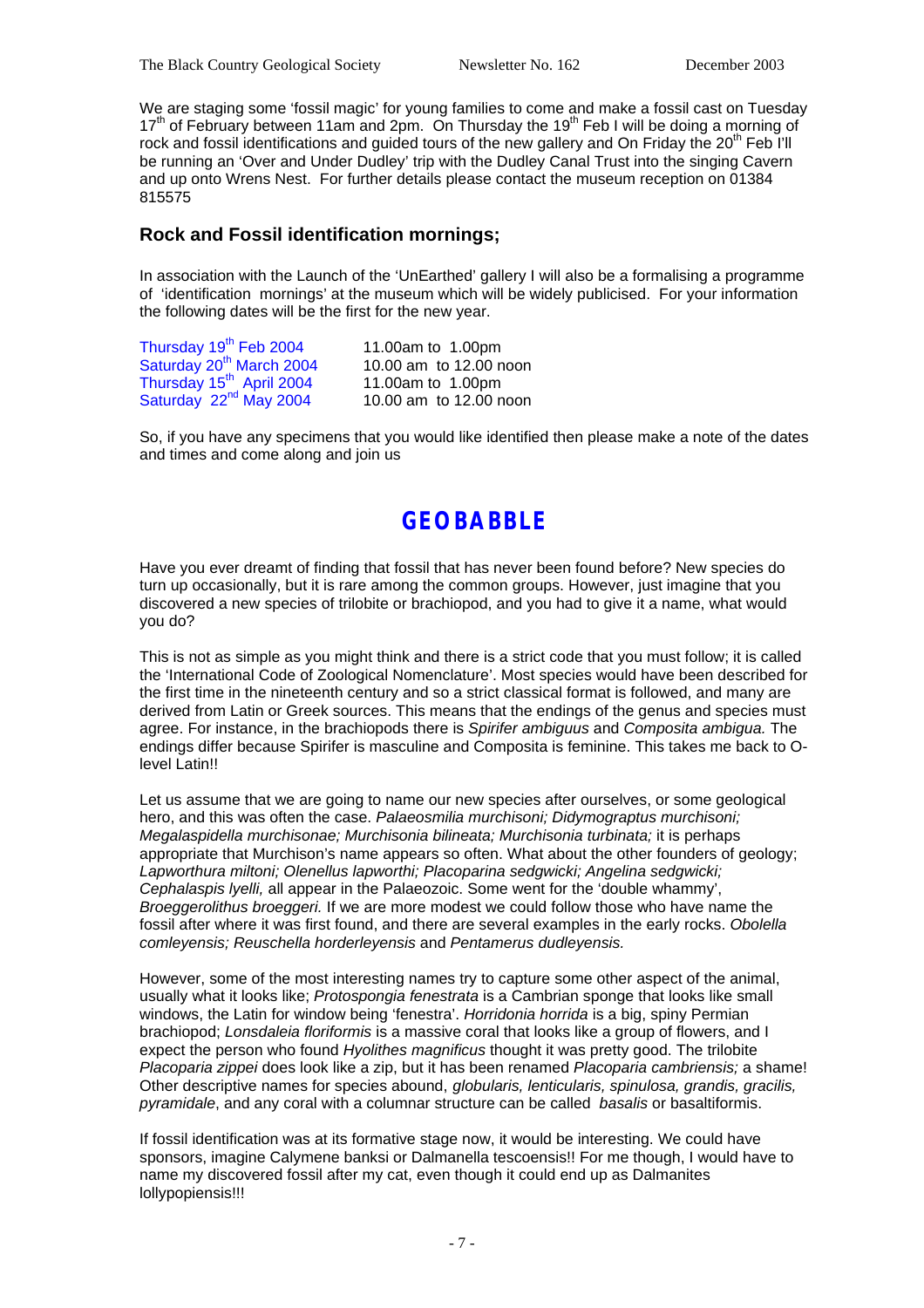\*\*All the names in italics can be found in 'British Palaeozoic Fossils', 1975 edition. (British Museum [Natural History]).

Bill Groves

# *OTHER NEWS*

*The chairman and the committee would like to take this opportunity to wish all our members and friends a very happy Christmas and a peaceful and prosperous New year. We would particularly like to thank all those who have been involved in the practical side of events and activities which have made 2003 a great year for the society.*

# *CONTACT US*

As ever we would love to hear your news and views so please put pen to paper or fingers to keyboard and give us your thoughts.

Hon. Secretary: Sarah Worton 158 Oakham Road **Oldbury** B69 1QQ Tel 01384 235946

Editorial Team Dudley Museum and Art Gallery 1 St James' Road **Dudley** DY1 1HU Tel 01384 815574 Or email: graham.worton@dudley.gov.uk

**BCGS Website now at www.bcgs.info**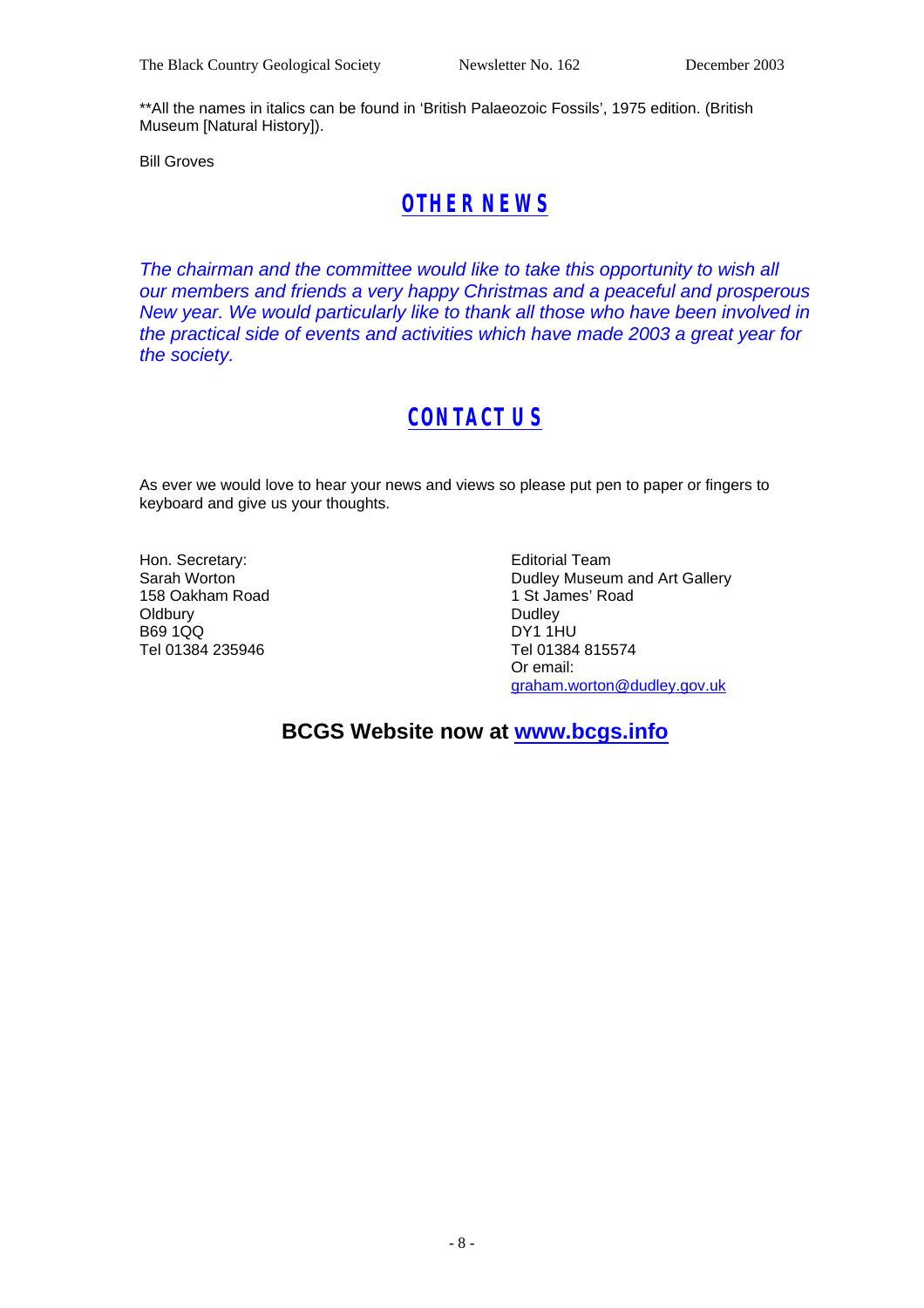# **ANNUAL GENERAL MEETING 2004**

Notice is hereby given of the **twenty ninth Annual General Meeting** of the

### **BLACK COUNTRY GEOLOGICAL SOCIETY**

To be held at Dudley Museum at 7.30pm Monday 29<sup>th</sup> March 2004

### **AGENDA**

- 1. Apologies for absence
- 2. Minutes of the AGM held on 31<sup>st</sup> March 2003
- 3. Statement of accounts and Treasurer's report
- 4. Chairman's annual report
- 5. Election of officers and committee
	-
	- a) chairman e) meetings secretary<br>b) vice chairman f) field meetings secre
		-
- f) field meetings secretary
- c) treasurer g) three committee members
- d) secretary h) auditor
	-
- 6. Any other business

### **Current Committee members:**

| Chairman: Graham Worton Vice-chairman: Alan Cutler |                                                          |
|----------------------------------------------------|----------------------------------------------------------|
| Treasurer: Sue Fairclough Secretary: Sarah Worton  |                                                          |
|                                                    | Meetings: Gordon Hensman Field Meetings: Andrew Rochelle |
| Members: Barbara Russell Alf Cole Mike Williams    |                                                          |
| <b>Auditor:</b> Martin Normanton                   |                                                          |

All posts are honorary and available for re-election. Nominations may be made to the secretary or declared at the AGM.